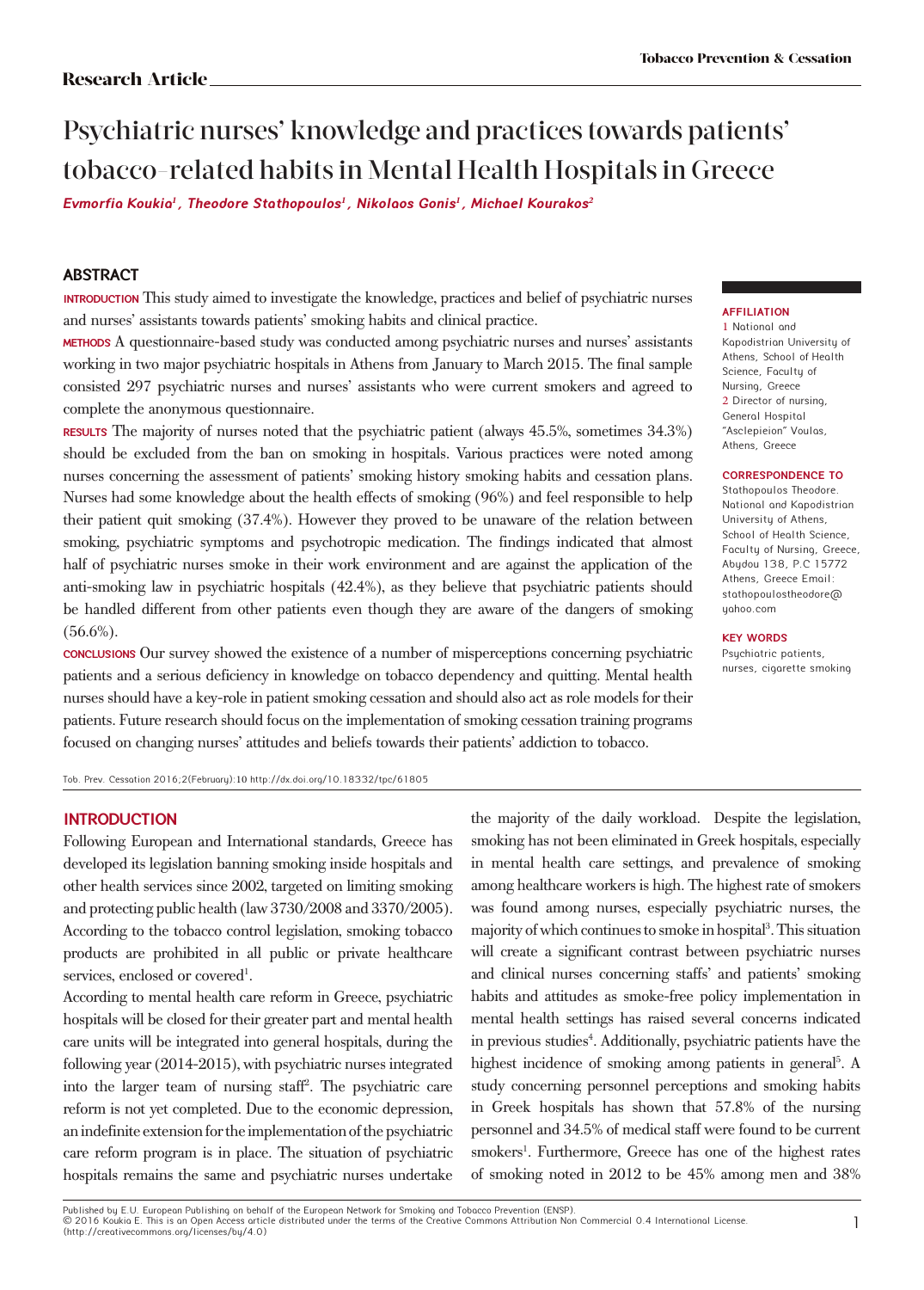among women<sup>6</sup>. Previous research has shown that psychiatric nurses had the highest prevalence of smoking among the various specialties. Additionally, there is a general theory that nurses' attitudes towards smoking have an impact on patient's smoking behavior<sup>7,8</sup>. Additionally it seems that mental health professionals who are currently smokers report less knowledge compared with ex and never-smokers and it seems that they systematically underestimate the dangers related to smoking both in their knowledge and in their behavior, and try to socially "normalize" smoking"9 .

Previous research noted that smoking is a part of psychiatric hospitals' culture and a change may be come only through high level negotiation with nursing staff<sup>10</sup>. Often nurses believe that smoking may be therapeutic for patients and this attitude may reinforce patient smoking behavior $11$ . A non-smoking policy in Greek mental healthcare settings requires a high level of cooperation with nursing staff. In Greek mental healthcare settings there is a lack of evidence on the beliefs, attitudes and practices of mental health nurses about smoking. Additionally, the upcoming psychiatric care reform will arouse legal and ethical implications of smoking, by staff and patients within general hospitals.

The aim of this study was to identify **(a)** mental health nurses practices towards their patients' smoking habits **(b)** their beliefs towards psychiatric patients' smoking practices and **(c)** their knowledge and attitudes towards smoking in general.

#### **METHODS**

#### **Study Design and Sampling**

The two large psychiatric hospitals in Athens, Greece that participated as the sampling frame permanently employ both registered nurses (RNs) with a 4-year education and nurses assistants (NAs) with a 2-year education in nursing (260 registered nurses and 486 nurses assistants respectively – a total of 746 nurses). Given the fact that psychiatric nurses' smoking status strongly influences patients' attitudes towards smoking and has an impact on the effective implementation of total smoking bans in psychiatric hospitals, the participants in the study were chosen to be nurses who are current smokers.

Participant smoking status was assessed at screening and the complete questionnaire was distributed only among nurses who were current smokers (320 nurses out of the 746, which represented the 34.8% of the total nursing staff). A total of 297 nurses agreed to complete the anonymous questionnaire. The final sample consisted of these 297 nurses (a 92% response rate), 100 RNs (37%), and 187 NAs (63%), which represent 39.8 % of licensed nurses working full-time, in that hospital setting.

#### *Questionnaire*

An anonymous self-administered questionnaire specifically developed for this study, was constructed by the Department of Mental Health and Behavioral Sciences in The Faculty of Nursing, University of Athens. The questionnaire was pretested by a doctoral student among ten nurses and ten assistant nurses who were not included in the final study. Content validity was examined by two experts. The content validity index was 0.91. Cronbach alpha coefficient was 0.79.

The Questionnaire consisted of three parts. The first part referred to the mental health nurses' practices towards patients' smoking habits. The second part included mental health nurses' beliefs towards psychiatric patients' smoking practices and the third part referred to mental health nurses' knowledge and attitudes towards smoking in general. Respondents were able to choose an answer between "yes" "no" and "sometimes".

#### *Ethics*

Ethical approval was obtained by official approval from the two hospitals' ethics committees. The researcher informed the head nurse of each ward on the purpose of the study and the Nurse in Charge of the shift during which data was collected informed the nursing staff. Assurances were given to nurses on duty concerning confidentiality. Participation in the research was contingent on individual verbal consent.

#### *Table 1: Demographic Characteristics (N=297)*

| <b>Characteristics</b> | $N\binom{0}{0}$ |  |  |
|------------------------|-----------------|--|--|
| <b>Sex</b>             |                 |  |  |
| Moles                  | 84 (28.3)       |  |  |
| Femoles                | 213(71.7)       |  |  |
| Age                    | 41.3(7.0)       |  |  |
| Years of experience    | 13.5(6.8)       |  |  |
| <b>Position</b>        |                 |  |  |
| Registered nurse       | 100(37.0)       |  |  |
| Nurse ossistont        | 187(63.0)       |  |  |
| Type of ward           |                 |  |  |
| Open inpatient wards   | 82 (25.6)       |  |  |
| Closed inpatient wards | 44 (17.6)       |  |  |
| Addiction words        | 12(4.8)         |  |  |
| Community Centre       | 28 (11.2)       |  |  |
| Acute words            | 30(12.0)        |  |  |
| Hospices               | 54(21.6)        |  |  |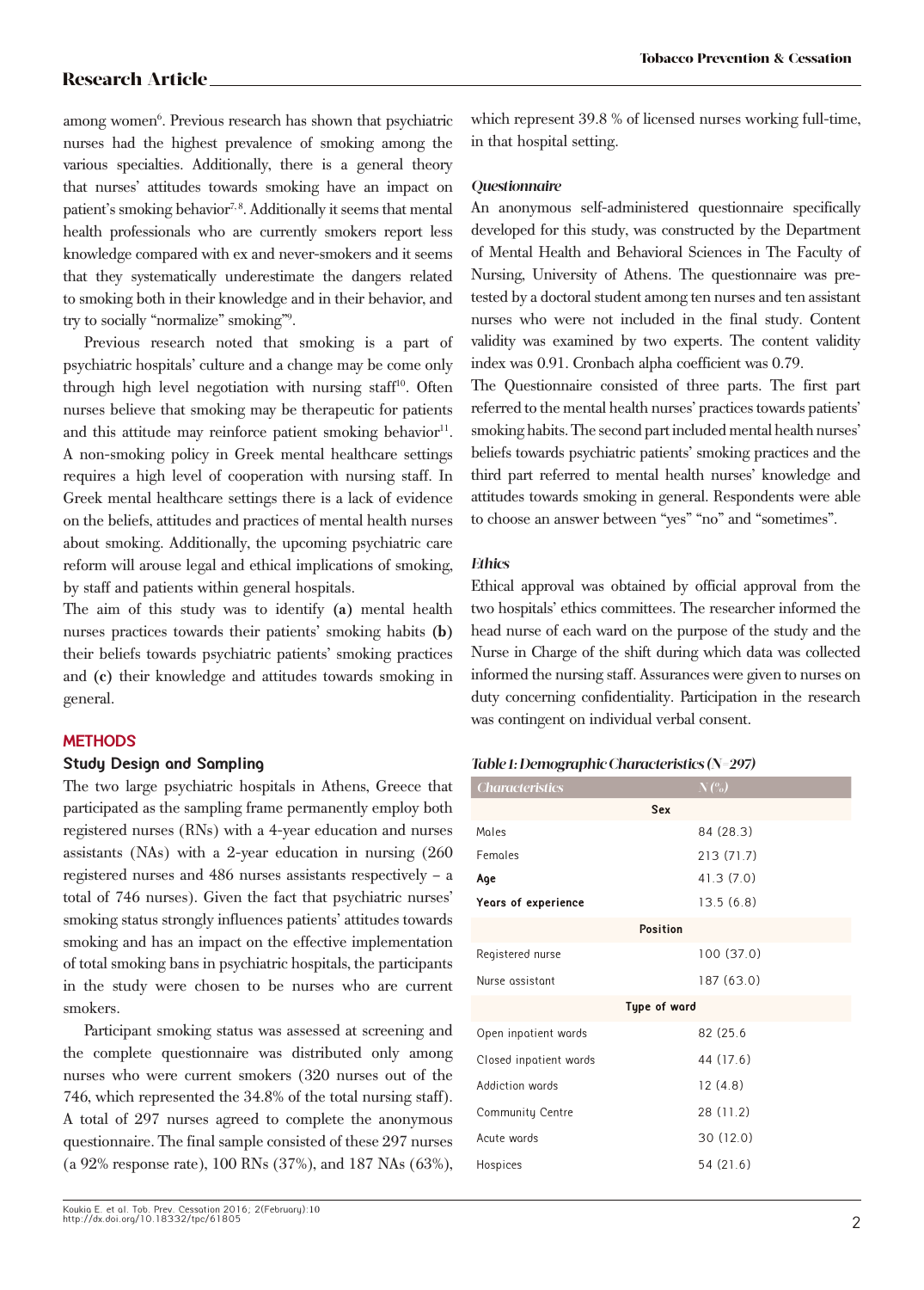#### *Statistics*

We used a descriptive analysis to identify nurses' beliefs and attitudes towards smoking habits in psychiatric hospitals before the reform. Data were analyzed using the Statistical Package for Social Sciences (SPSS, version 16). Within the analyses, we detected no significant differences in response between RNs smokers and NAs Smokers, so we present the results as a single group.

#### **RESULTS**

#### *Respondents' characteristics*

The demographic characteristics of the sample are presented in Table 1. Mental health nurses' practices and beliefs towards patients' smoking habits

Table 2 presents the various practices performed by nurses concerning engaging smokers with psychiatric comorbidities. The majority of nurses reported to assess the patients smoking status (45.5%) and smoking habits (52.5%). 4%). Nurses feel responsible for helping their patient quit smoking (37.4% yes, 28.3% sometimes). The main obstacles that they face to help their patient quit smoking is the patient him/herself (57.8%), the lack of time (23.6%), the lack of knowledge (7.2%), colleague pressure (7,2%) and the patients type of disorder (4,0%) (Table 2).

With regards to nurses beliefs the majority of nurses (56.6% yes, 24.2% sometimes) noted that psychiatric patient should be handled differently. They stated that smoking cessation may exacerbate psychiatric symptoms (45.5% yes, 48.5% sometimes) and may lead to an illness relapse (45.5% yes, 40.4% sometimes).

### *Mental health nurses' knowledge and attitudes*

Nurses reported to have some knowledge on the health effects of smoking (96.0%). Almost half smoke at work (37.4% yes, 10.1% sometimes), while 36.4% disagree with the implementation of the antismoking law in psychiatric hospitals and 41.4% disagree with the bans on patients (Table 3).

#### **DISCUSSION**

The current paper reports a survey of beliefs and attitudes towards tobacco use and treatment among RNs and NAs in two large psychiatric hospitals in the greater Athens area, before their final closing down as a result of the deinstitutionalization of psychiatric patients. The majority of the respondents indicated their opposition to the smoke-free policy implementation in mental health settings after the psychiatric care reform and the closure of psychiatric hospitals. In this context it would be important to secure staff support for smoke free policies

*Table 2: Mental health nurses' practices towards patients' smoking habits and beliefs towards psychiatric patients smoking habits, Athens Greece, 2015 (n=297)*

|                                                                               | <b>YES</b><br>N(%) | <b>SOMETIMES</b><br>$N\binom{o}{o}$ | NO <sub>1</sub><br>$N(\%)$ |  |  |
|-------------------------------------------------------------------------------|--------------------|-------------------------------------|----------------------------|--|--|
| <b>Proctices</b>                                                              |                    |                                     |                            |  |  |
| Assess smoking history                                                        | 135(45.5)          | 87 (29.3)                           | 75 (25.3)                  |  |  |
| Assess possive smoking                                                        | 63(21.2)           | 66 (22.2)                           | 168(56.6)                  |  |  |
| Assess the patient's smoking habits                                           | 156(52.5)          | 84 (28.3)                           | 57 (19.2)                  |  |  |
| Explain to the patient what a cessation plan means                            | 99 (33.3)          | 108(36.4)                           | 90(30.3)                   |  |  |
| Assist patients to make a quit attempt                                        | 90(30.3)           | 90(30.3)                            | 117(39.4)                  |  |  |
| Feel responsible for their potient to quit smoking                            | 111(37.4)          | 84 (28.3)                           | 102(34.3)                  |  |  |
| Have obstacles in the effort to help their patients quit smoking              | 180(60.6)          | 69 (23.2)                           | 48 (16.2)                  |  |  |
| <b>Beliefs</b>                                                                |                    |                                     |                            |  |  |
| Psychiatric patients should be handled differently                            | 168(56.6)          | 57 (19.2)                           | 72 (24.2)                  |  |  |
| Psychiatric patients should be allowed smoking in the unit                    | 135(45.5)          | 60(20.2)                            | 102(34.3)                  |  |  |
| Will you try to persuade psychiatric patient to quit smoking?                 | 120(40.4)          | 63(21.2)                            | 114(38.4)                  |  |  |
| Will you organize a seminar on tobacco cessation inside the psychiatric unit? | 183(61.6)          | 81(27,3)                            | 33(11.1)                   |  |  |
| Smoking cessation to psychiatric patient may provoke illness relapse          | 135(45.5)          | 42 (14.1)                           | 120(40.4)                  |  |  |
| Smoking cessation may exacerbate psychiatric symptoms                         | 135(45.5)          | 18(6.1)                             | 144(48.5)                  |  |  |
| Smoking use and cessation affects psychotropic medication therapeutic levels  | 60(20.2)           | 157(52.8)                           | 80(26.9)                   |  |  |
| Is there a smoking room for patients inside the unit?                         | 159 (53.5)         | 123(41.4)                           | 15(5.1)                    |  |  |
| Smoking establishes therapeutic relationship                                  | 135 (45.5)         | 60 (20.2)                           | 102 (34.3)                 |  |  |

Koukia E. et al. Tob. Prev. Cessation 2016; 2(February):10<br>http://dx.doi.org/10.18332/tpc/61805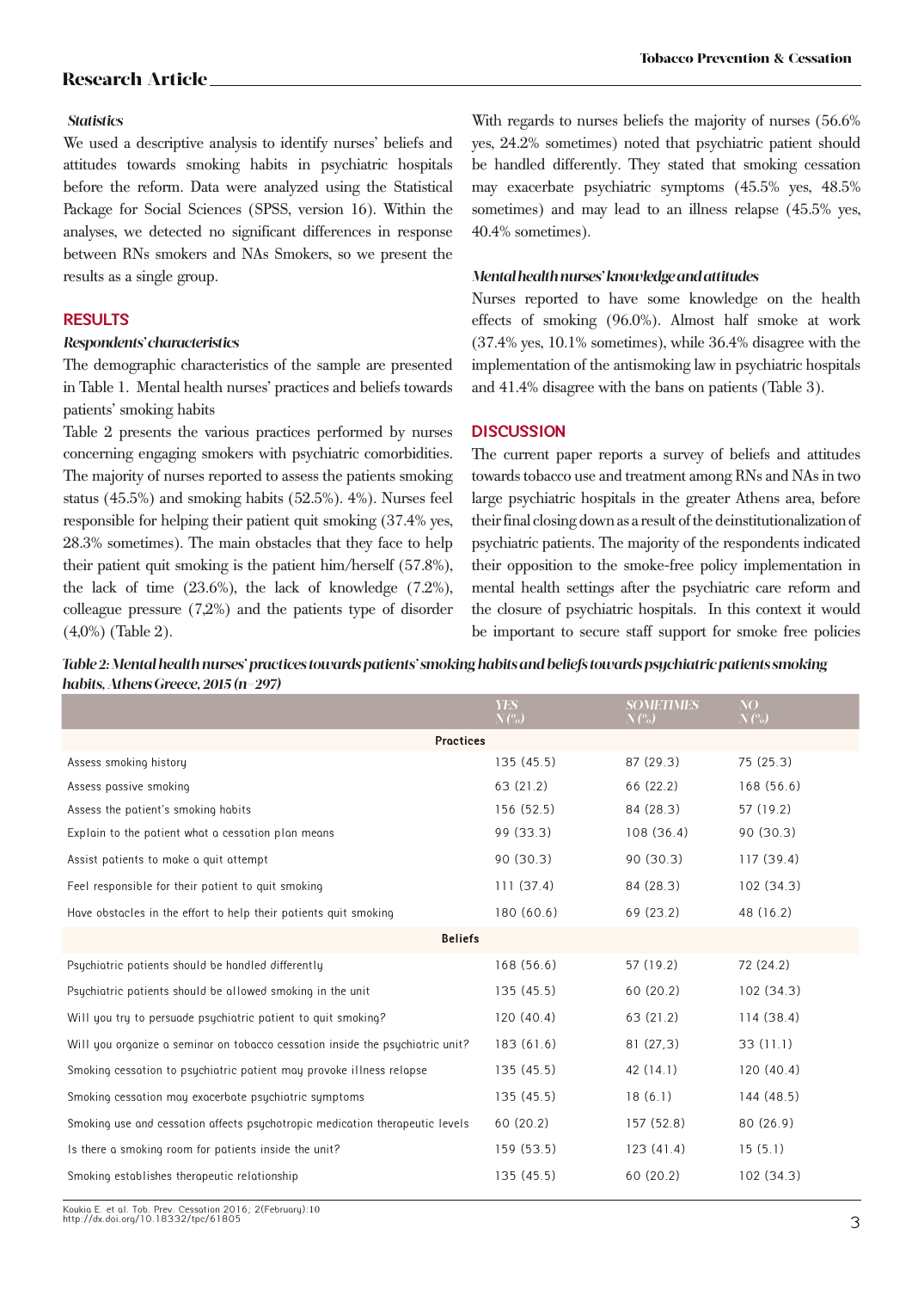before the implementation of the reform, as shown by previous studies $12,13$ . These results should be taken into account given the fact that Greek mental health services are based to a great extent within the greater area of Athens<sup>14</sup>.

Various practices were noted among nurses concerning the assessment of patients' smoking history, passive smoking, smoking habits, cessation plans and tobacco dependency. As a result, none of the patients-smokers was given a diagnosis of nicotine dependence neither were they included in a smoking cessation plan<sup>15</sup>.

Nurses feel responsible to a great extent (37.4% yes, 28.3% sometimes) to help patients quit smoking but there are barriers that were noted such as the patient himself, issues of recognition, and the lack of time in their effort to implement a cessation plan. Other reasons included their belief that smoking may have a therapeutic effect on psychiatric symptoms and smoking as the patient's right $16-19$ .

Research has shown that psychiatric nurses can act as a role model for patients in promoting smoking cessation and a significant number of nurses feel responsible for their patient to quit smoking. The majority of nurses felt capable to organize a seminar on tobacco cessation and to help their patient quit smoking despite their own smoking habits<sup>12</sup>. This is very important knowing that psychiatric patients are among those with the greater risk of suffering from diseases and of premature death as a consequence of their smoking behavior 20-21. Nurses expressed various concerns related to smoke-free policy implementation in mental health settings especially with regard to psychiatric patients, a finding also

evident in other studies<sup>22</sup>. Analysis of the results showed that a significant number of nurses believed that smoking cessation might exacerbate psychiatric symptoms and provoke illness relapse. Nurses proved to be unaware of the relation between smoking, psychiatric symptoms and psychotropic medication, a remarkable deficiency concerning treatment decisions and nursing evaluation of patient's tobacco dependence. It is already known that tobacco use and tobacco cessation, both affect the therapeutic levels of psychotropic medication<sup>23, 24</sup>. Nurses believed that smoking with the patient or allowing the psychiatric patient to smoke may establish a therapeutic relationship and reinforce certain behaviors, a result already shown in previous studies $10, 25$ .

Nurses believe that the antismoking law is unjust and violates human rights<sup>12</sup>. Nurses' comments revealed that they believe smoking to be the right of the patient. The patient should decide by himself about smoking cessation and nurses' responsibility should be limited in providing information to the patient on what a cessation plan means as well as providing assistance to make a quit attempt<sup>21</sup>. Only  $24.2\%$  of nurses reported the existence of a smoking room inside their hospital, mainly a nurses' room or patient's lounge. The majority of nurses (79.4%) noted that the only solution to a smoking ban is the opening of a smoking room for patients. Some also support the opening of smoking spaces for staff as well $^{26, 27}$ . In contrast to smoke-free policies in foreign countries that had closed down smoking rooms and reported subsequent beneficial results on patients' behavior, in this study nurses asked for the creation of smoking rooms for both patients and

*Table 3: Knowledge and attitudes of mental health nurses towards tobacco use, Athens Greece 2015*

|                                                                                             | <b>YES</b><br>$N(\%)$ | <b>NO</b><br>$N(\%)$ | <b>SOMETIMES</b><br>$N(\%)$ |  |  |
|---------------------------------------------------------------------------------------------|-----------------------|----------------------|-----------------------------|--|--|
| Knowledge                                                                                   |                       |                      |                             |  |  |
| Knowledge of the dangers of smoking                                                         | 285(96.0)             | 12(4.0)              | $\overline{\phantom{a}}$    |  |  |
| Knowledge of the dangers of smoking on mental health                                        | 219(73.7)             | 27(9.1)              | 51 (17.2)                   |  |  |
| Knowledge of the dangers of passive smoking                                                 | 285 (96.0)            | 12(4.0)              | $\overline{\phantom{a}}$    |  |  |
| Knowledge on how to organize a seminar on tobacco treatment                                 | 114(38.4)             | 93(31.3)             | 90(30.3)                    |  |  |
| <b>Attitudes</b>                                                                            |                       |                      |                             |  |  |
| Do you smoke at work?                                                                       | 111(37.4)             | 156(52.5)            | 30(10.1)                    |  |  |
| Is there a smoking room for nurses to smoke?                                                | 72 (24.2)             | 225(75.7)            | $\overline{\phantom{a}}$    |  |  |
| Do you believe that a smoking room for patients should exist?                               | 236 (79.4)            | 61(20.5)             | $\overline{\phantom{a}}$    |  |  |
| Do you believe that a smoking room for nurses should exist?                                 | 187(62.9)             | 25(8.4)              | 85(28.6)                    |  |  |
| Do you agree with the antismoking law in Psychiatric hospitals?                             | 126(42.4)             | 108(36.4)            | 63(21.2)                    |  |  |
| Should the law be applied to mental health professionals after the reform?                  | 183(61.6)             | 69 (23.2)            | 45 (15.2)                   |  |  |
| Should the law be applied to psychiatric patients in the general hospital after the reform? | 102(34.3)             | 123(41.4)            | 72 (24.2)                   |  |  |
| Should the law be applied to mental health professionals in the general hospital?           | 123(41.4)             | 99 (33.3)            | 75(25.2)                    |  |  |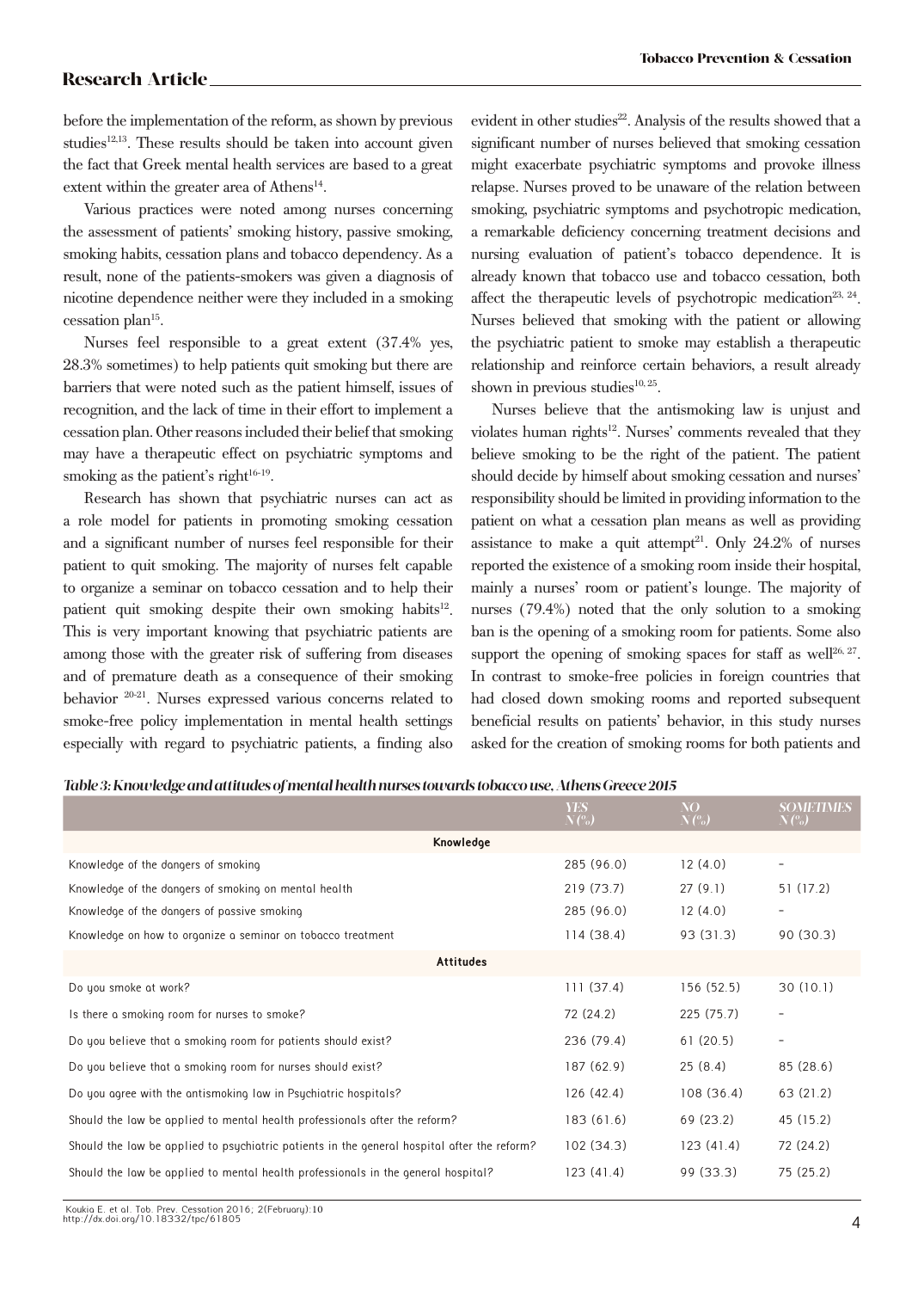nurses<sup>28</sup>. The two major Psychiatric hospitals included in this research will be closed in the following year (2014-2015) according to a reform in the Greek mental health care system focused on the deinstitutionalization of long-stay patients<sup>2</sup>. Open and locked inpatient wards will be transferred to general hospitals. This will create an important issue concerning the possible exclusion of these wards from the antismoking law according to nurses' beliefs.

The most important finding in this research was that psychiatric nurses believe that psychiatric patients and mental health professionals should be excluded from the antismoking law when the psychiatric reform will be completed. They perceive that psychiatric patients should be treated differently even in the general hospitals. However, such an exclusion will cause an immediate struggle between various health care specialties and patients. Government health care policies should focus on this matter; the need to promote continued involvement of nursing staff in the implementation of the antismoking law for it to be efficacious<sup>4, 13, 28</sup>. Additionally, nurses expressed their concerns for psychiatric patients hospitalized in closed wards. They fear that smoking bans will cause an increase of a black market of cigarettes within hospitals, a result already encountered previously 29.

Psychiatric nurses must be trained to assess patients' smoking habits and implementat smoking cessation plans. They should change their attitude, by recognizing the addictive nature of smoking and by reinforcing any patients' quit attempt. Smoke-free policies need to include psychiatric nurses' role to promote an effective change in psychiatric patient smoking habits<sup>30, 31</sup>. Indeed Cochrane Collaborative Reviews have shown that smoking cessation interventions work well among hospitalized patients<sup>32</sup>. Additionally, in studies concerning the training of nurses in the administration of a smoking cessation program, the intervention was shown to be efficacious and nurses are ideally positioned to deliver inpatient smoking cessation services<sup>33, 34</sup>.

#### *Limitations*

In this study, we purposefully included only nurses who were current smokers, knowing that smoking status strongly affects their attitudes and beliefs towards smoking. The notion was that this group of nurses would be the main obstacles to the implementation of the antismoking law under the reformation changes. The results have confirmed the principle hypothesis and supported the belief that the implementation of the law requires a high level of negotiation with nursing staff. Hence the results are not generalizable to the entire population of nurses or representative of all nurses in Greece. Additionally, in all of the questions, a significant number of nurses answered "sometimes". These answers need a further investigation

## **CONCLUSIONS**

To our knowledge this is the first attempt to describe tobaccorelated knowledge and practices among psychiatric nurses in Greece. Our survey showed the existence of a number of misperceptions concerning psychiatric patients and a serious deficiency in their knowledge on tobacco dependency and cessation. Mental health nurses should have a key-role in patient smoking cessation and should also act as role models for their patients. Future research should focus on the implementation of smoking cessation training programs focused on changing nurses' attitudes and beliefs towards their patients' addiction to tobacco.

#### **REFERENCES**

- 1. Vardavas CI, Kafatos A. (2007) Bans on smoking in public places. Policy enforcement needed? Lancet 370,133-134. doi:10.1016/S0140-6736(07)61084-8
- 2. WHO Mental Health Atlas 2005 Greece
- 3. Vagropoulos I, Tsilchorozidou T, Tsinopoulos G, Salonikidou Z, Mouratova M, Giavropouloy M, Grigoriadis N.(2006) Smoking habits among the hospital staff of General Hospital in northern Greece: a long way for smoke-free hospitals. Monaldi Archives Chest Disease 65(3),160-164.
- 4. Ratschen E., Britton J and McNeill A. (2009). Implementation of smoke-free policies in mental health in-patient settings in England. The British Journal of Psychiatry 194, 547-551. doi: 10.1192/bjp.bp.108.051052
- 5. Lasser K, Boyd JW, Woolhandler S, Himmelstein DU, McCormick D, Bor DH. (2000). Smoking and mental illness: A population-based prevalence study. JAMA, 284, 706-712. doi:10.1001/jama.284.20.2606
- 6. Filippidis FT, Vardavas CI, Loukopoulou A, Behrakis P, Connoly GN, Tountas Y.(2013) Prevalence and determinants of tobacco use among adults in Greece: 4 year trends. European Journal of Public Health 23(5),772-776. doi: 10.1093/eurpub/cks148
- 7. Slater P, McElwee G, Fleming P, McKenna H. (2006). Nurses' smoking behavior related to cessation practice. Nursing Times, 102(19), 32-37.
- 8. Edwards R, Bowler T, Atkinson J, Wilson N. (2008). Low and declining cigarette smoking rates among doctors and nurses: 2006 New Zealand Census data, 1284), 43-51.
- 9. Giorgi E, Marani A, Salvati O, Mangiaracina G, Prestigiacomo C, Osborn JF, Cattaruzza MS (2015) Towards a smoke-free hospital: how the smoking status of health professionals influences their knowledge, attitude and clinical activity. Results from a hospital in central Italy. Annali di Igiene 27(2):447-59. doi: 10.7416/ai.2015.2031.
- 10. Dickens GL, Stubbs JH & Haw CM. (2004). Smoking and mental health nurses: a survey of clinical staff in a psychiatric hospital. Journal of Psychiatric Mental Health Nursing 11, 445-451. doi: 10.1111/j.1365-2850.2004.00741.x
- 11. Stubbs J., Haw C. & Garner L. (2004). Survey of staff attitudes to smoking in a large psychiatric hospital. Psychiatric Bulletin 28, 204-207.